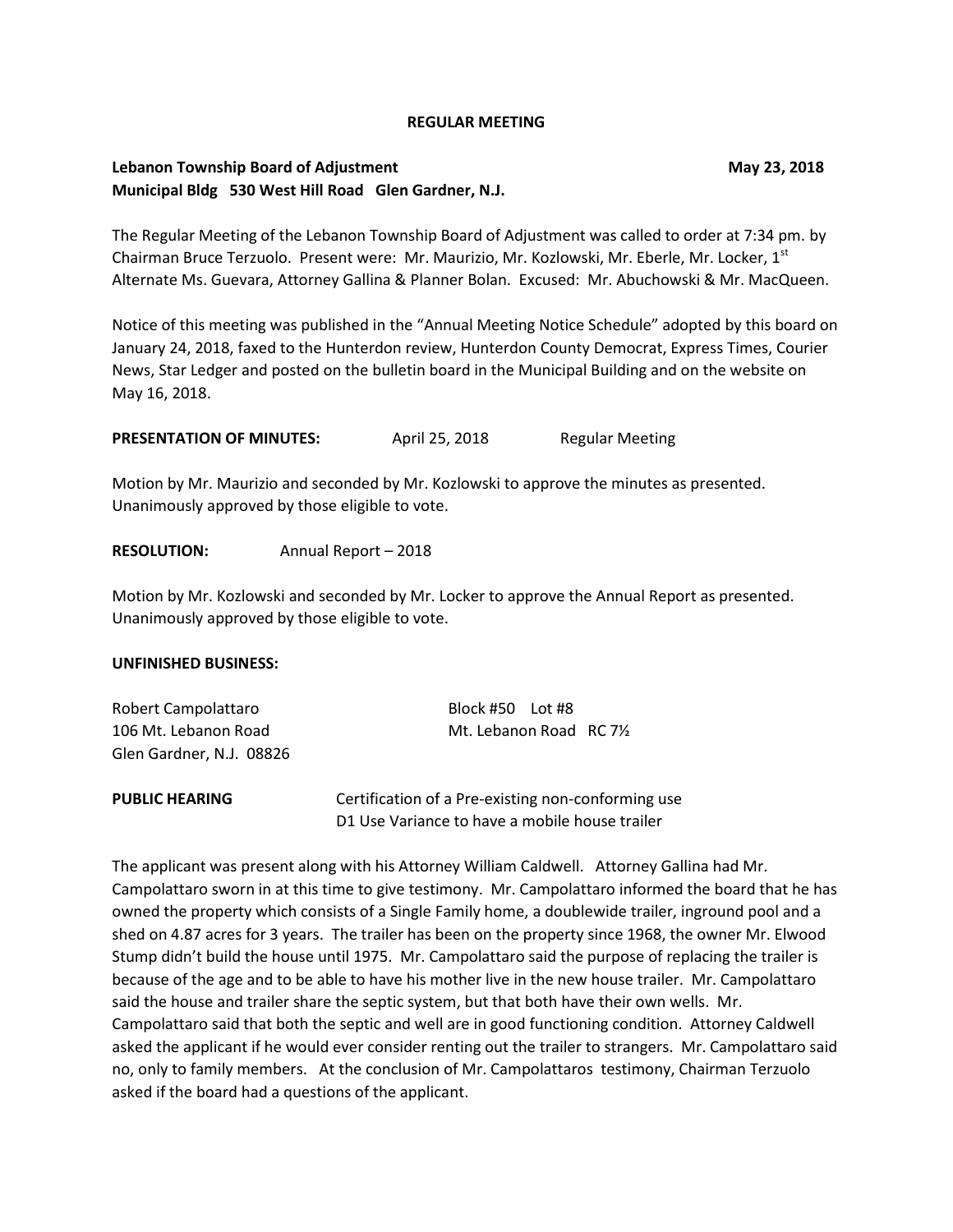Mr. Locker referred to the size of the proposed trailer which is 23.33' by 56' or 1306 square feet versus the existing trailer which is 10' by 53' or 530 square feet. Mr. Campolattaro said he wanted to have more living space for his mother. Mr. Eberle asked when the house was built. Mr. Campolattaro said in 1975. Mr. Campolattaro said he has a survey from Elwood Stump from 1968 which shows the trailer and a survey after the house was built in 1975. Mr. Eberle asked where the septic system is located. Mr. Campolattaro said both septic systems are in the front yard. Ms. Glashoff said she has photos and asked if the board wanted to get them marked into evidence. The following was marked into evidence: **A6**-6 photographs, **A7-** Elwood Stump's survey prepared by Robert Lee Associates dated September 19, 1968 showing the existing trailer. At the conclusion of the board's questions, Chairman Terzuolo opened the hearing to the public for questions. There were none.

The following people were sworn in by Attorney Gallina to give testimony on behalf of the applicant: Mr. Kevin Andreychak of 3 Goldenrod Drive & Mr. Tony Torello of 108 Mt. Lebanon Road. Both neighbors were in support of Mr. Campolattaros application. Chairman Terzuolo asked if the board had any questions of the witnesses. Mr. Kozlowski asked about Mr. Torello's two sheds since they are near the property line also, asked about the driveway and if it is a shared driveway. Mr. Torello said yes. Mr. Eberle asked Mr. Torello if he were to sell his house would it make a difference if the trailer was to be rented to strangers. Mr. Torello said no it would not make a difference. When open to the public for questions, there were none.

Attorney Gallina swore in Eldon B. Allen, Land Surveyor to give testimony on behalf the applicant. Mr. Allen said he has been a Land Surveyor since 1957. Mr. Allen said the current trailer shown is 12' off the property line. Mr. Allen was asked about the topography of the property and noted that the property is flat. At the conclusion of Mr. Allen's testimony, Chairman Terzuolo asked if the board had questions of Mr. Allen. Mr. Eberle asked about the parking. Mr. Allen stated there is parking for 5 vehicles. There are no plans to expand the parking other than what is presently shown on the property. Planner Bolan asked about the plan that Mr. Allen referenced during his testimony. Mr. Allen said that the survey plan is dated July 13, 2017. Mr. Eberle asked about the parking. There would be parking for at least 5 vehicles. Planner Bolan referred to the septic that is shown on the plan dated 2017. At the conclusion of Mr. Allen testimony, Chairman Terzuolo opened the hearing to the public for questions. There were none.

At this time, Attorney Gallina had Planner John Madden sworn in to give testimony on behalf of the applicant. Planner Madden said that he did a site inspection of the property and reviewed the Master Plan and zoning ordinances and looked into the nature of the variances that need to be considered by the board. The applicant is looking to remove the existing trailer and replace with a larger trailer. The existing trailer predates the ordinances which have been around since 1968. Lebanon Township was the last municipality in the county to introduce ordinances. Planner Madden stated that the property is 4.87 acres in a split zone of R1 ½ & RC. The variances that are indicated are a d1 for a residential use of the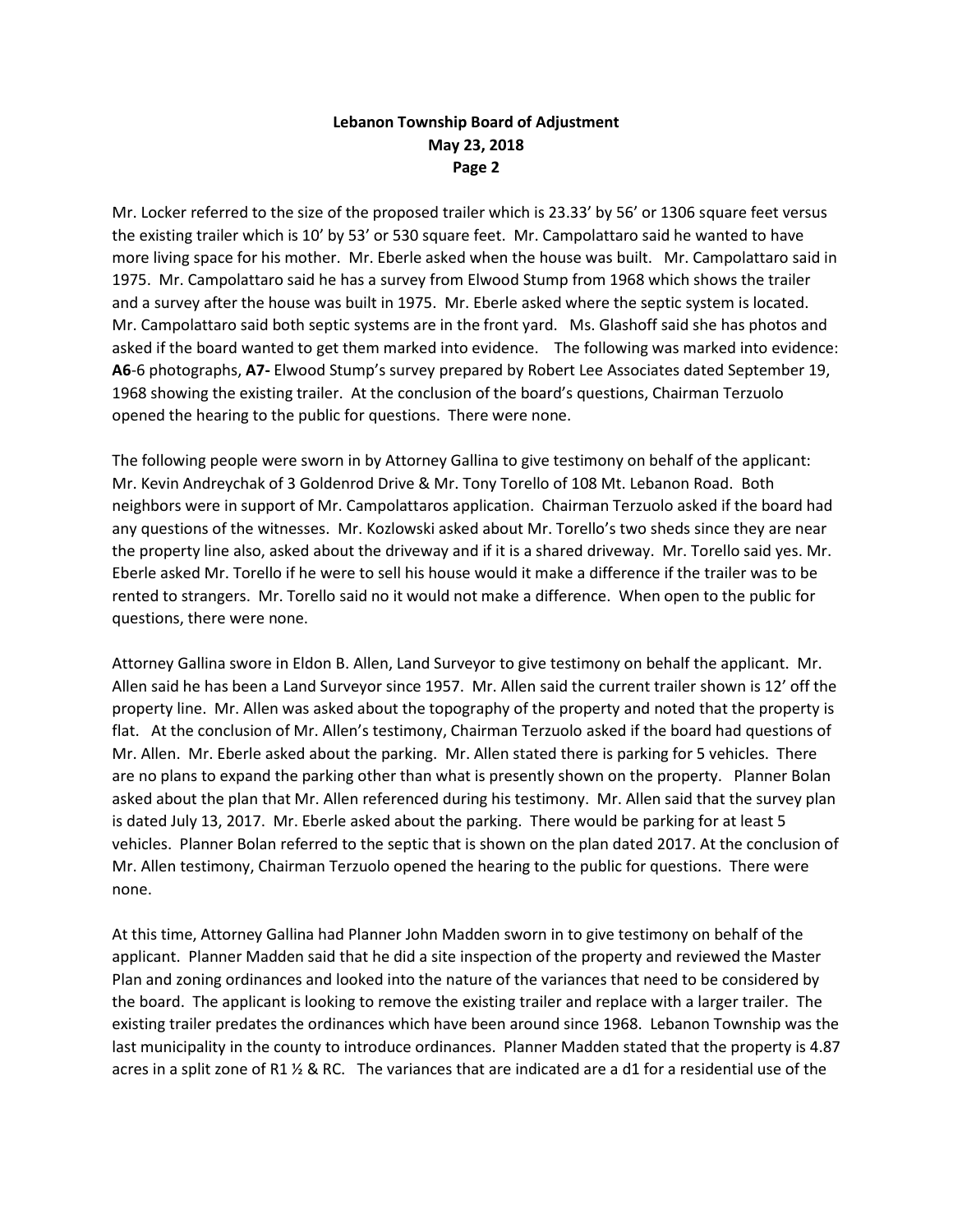trailer with more than one principal use on the lot. Planner Madden said he thinks they will need a d3 Variance which are deviations from the standard of a Conditional Use. Planner Madden referred to Ordinance 400-11-13a which permits a Supplementary Apartment. Planner Madden reviewed for the board the definition of a supplementary apartment which consists of a maximum of 1200 square feet. Planner Madden said they meet all the requirements except two which are: no more than 40% of the principal structure & a maximum of 1200 sq. feet. The new proposed trailer will be 11% or 106 sq. feet over the maximum per the ordinance. Also, the ordinance states that you need 7½ acres to have a supplementary apartment and the applicant only has 4.82 acres which makes it short 2.68 acres.

Planner Madden said the positive criteria is that there has been a trailer on the property since 1967. Also, Planner Madden went over the special reasons and the benefits outweigh the detriments. The following item was marked into evidence: **A8-**Photographs 1-5 taken by Planner Madden. It was suggested that the survey of Eldon Allen be also marked into evidence. The following item was marked: **A9**-Survey prepared by Land Surveyor Eldon Allen dated July 13, 2017. At the conclusion of Planner Madden's testimony, Chairman Terzuolo asked if the board had any questions. Mr. Eberle asked about having some landscaping/screening. Planner Madden suggested a few ideas. Mr. Locker asked if they can move the trailer out of the side yard setback. Planner Madden said the applicant doesn't want to go the 20' in but is willing to go 15'.

At this time Attorney Gallina had Mrs. Campolattaro mother of the applicant sworn in to give testimony. Mrs. Campolattaro said that she would be living in the new trailer and the reason for having it larger than the existing trailer is she plans on having her mother live with her and she would need the extra room. At the conclusion of the testimony, Chairman Terzuolo asked if the board had any questions. There were none. When opened to the public for questions, there were none. Chairman Terzuolo had Planner Bolan sworn in to give testimony on behalf of the board.

Planner Bolan reviewed for the board his Memo. Planner Bolan noted that the property consists of 4.82 acres includes a primarily residence, swimming pool, barn, two sheds and an existing metal and frame trailer home. The applicant is proposes to replace the existing trailer with a trailer approximately 1,306 square feet. The existing trailer is 530 square feet. Since the new trailer will be much bigger, a d2 Use Variance will be needed. The property is split between the R 1½ zone and the RC 7½ zone. A d1 Use Variance will also be needed since trailers are not a permitted use. Planner Bolan stated that with a d1 Use Variance the applicant must prove and the Board must find that there will be no substantial impairment to the Zone Plan. Planner Bolan also touched base on the septic system, well (water lines) and electric. Planner Bolan also mentioned the Coventry Square Decision. At the conclusion of Planner Bolan's testimony, Chairman Terzuolo asked if the board had any questions. There were none. When opened to the public there were no questions.

Attorney Caldwell gave his summation at this time. Chairman Terzuolo announced that the board will take a brief recess at 9:00 p.m. The board reconvened at 9:05 p.m. At this time, the board went into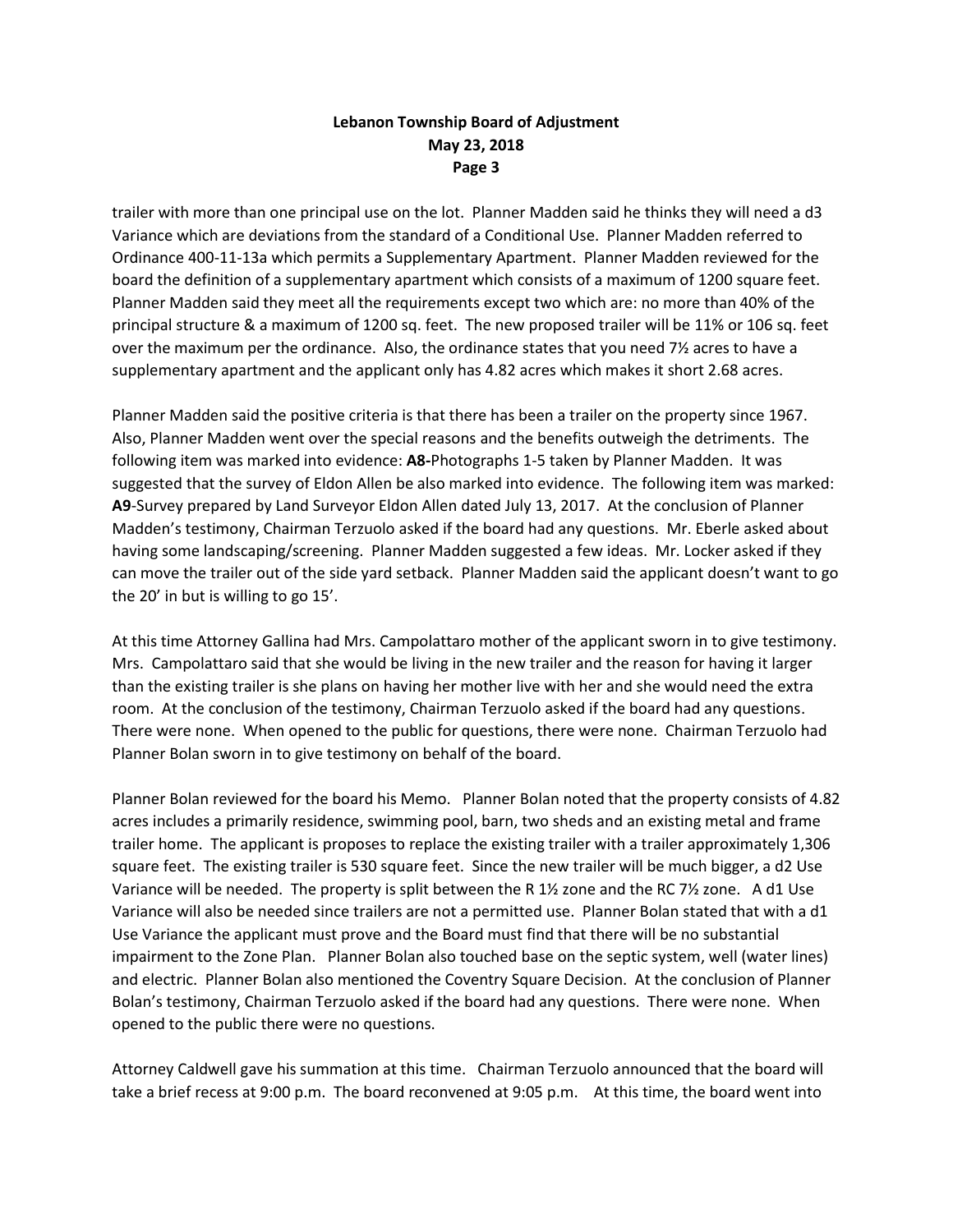Deliberations. At the conclusion of the board's deliberations, motion by Mr. Maurizio and seconded by Mr. Eberle to grant C1 Bulk Variance, relief from the Conditional Use Variance Sections a, j & m with the following conditions:

- a. The applicant shall obtain all other necessary approvals from outside agencies having jurisdiction.
- b. The applicant will pay all necessary fees and escrows payable in connection with the application. The applicant shall be under a continuing duty to maintain a positive escrow account balance until all conditions have been satisfied and all charges paid.
- c. The existing trailer on the property will be removed and replaced with the proposed new trailer.
- d. The proposed new trailer will have a maximum area of 1,474 square feet as shown on the survey of Eldon Allen. The new trailer will be one story in height and will comply with the requirements for the RC Zone.
- e. The new trailer will have the same orientation as shown on the survey of Eldon Allen (Exhibit A9), which will be perpendicular with the site lot line boundary. The new Trailer will have an unobstructed and open side yard setback of at least 20'.
- f. The new trailer will be limited to use by family members of the owner of the property. This condition will also be placed in the Deed to the property as a restriction. The Deed containing the necessary restrictive language will be reviewed and approved by the Board Attorney.
- g. The applicant will send a notice of the Application to the Highlands Water Protection & Planning Council at 100 North Road (Route 513) Chester, N.J. 07930
- h. All necessary permits shall be obtained within eighteen (18) months of the date of the adoption of this Resolution. The applicant is advised that pursuant to Ordinance Section 45-20, if an extension of this time period is needed, the request must be made in writing prior to the expiration of the 18 month period.

| <b>ROLL CALL</b> | Yes: Mr. Maurizio | Mr. Eberle  | <b>Absent: Mr. MacQueen</b> |
|------------------|-------------------|-------------|-----------------------------|
|                  | Mr. Kozlowski     | Mr. Locker  | Mr. Abuchowski              |
|                  | Mr. Terzuolo      | Ms. Guevara |                             |

### **Attorney Gallina will prepare the Resolution to be on the next Agenda of June 27, 2018**